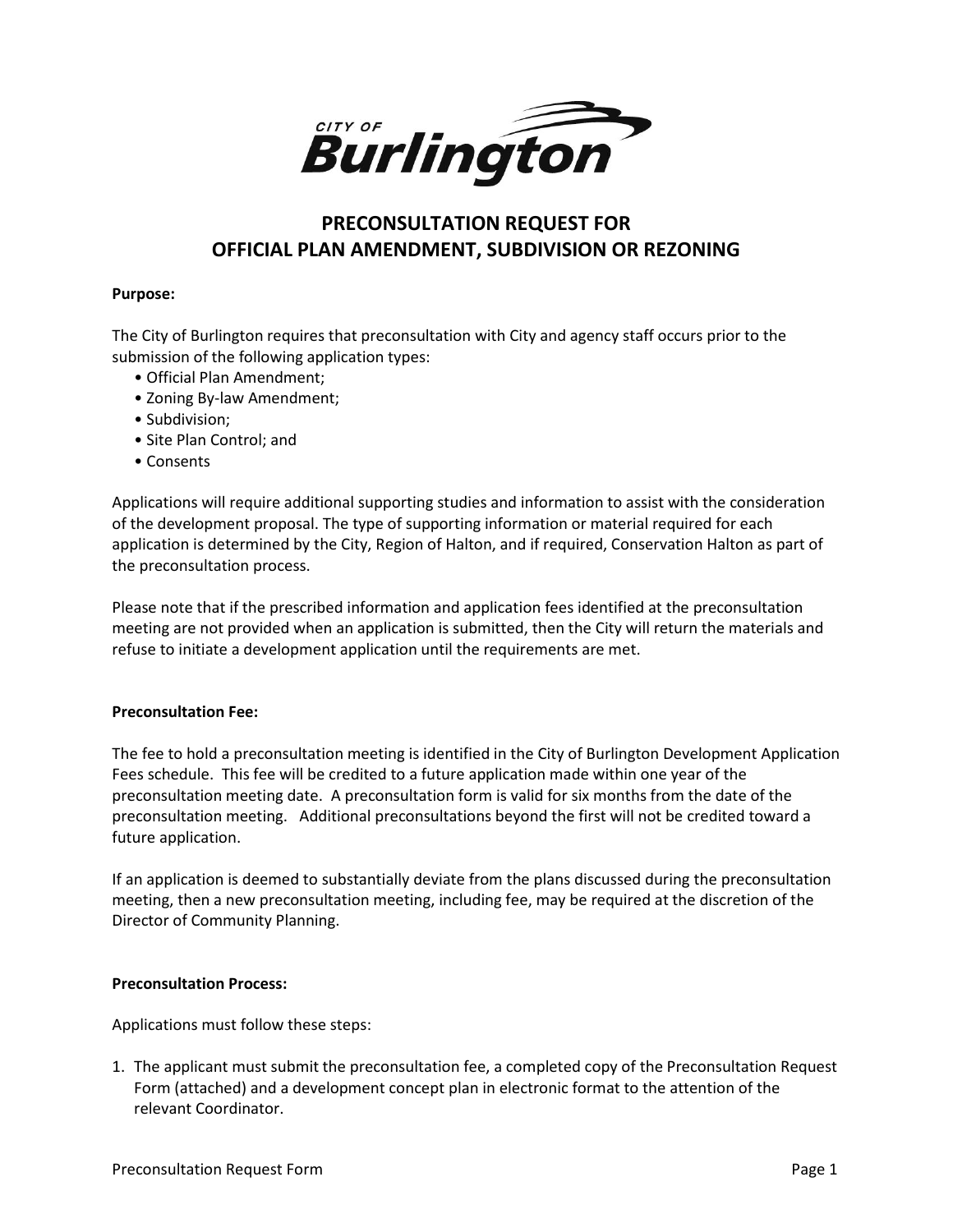Relevant Coordinator:

- Coordinator of Development Review for Official Plan Amendments and/or Zoning By-law Amendments and/or Subdivisions;
- Coordinator of Site Plan Review for Site Plan Applications; or
- Secretary Treasurer of Committee of Adjustment for Consents.
- 2. A preconsultation meeting is scheduled with staff from the City of Burlington, and staff from commenting agencies and departments as required, to discuss the development proposal. Meetings are scheduled approximately 3 weeks from receipt of the preconsultation request and fee and take place on Wednesdays. Applicants will be contacted directly with the date and time of their preconsultation meeting with City staff once it has been scheduled.
- 3. During the meeting, the applicant will be advised of the planning applications and fees required and what background studies and information will be needed. For Official Plan Amendments, Zoning Bylaw Amendments and Subdivisions a Preconsultation Agreement outlining the requirements for a complete application will be signed by applicant and staff at the meeting.

### **Submission Standards:**

Contact the Burlington Community Planning Department at 905-335-7642 or email the relevant Coordinator to submit your request for a preconsultation meeting.

The preconsultation request should include:

- Payment of preconsultation fee
- Completed preconsultation request form, signed by the owner (attached)
- Preliminary Concept Plan in 11x17 PDF format
	- o Concept plans should detail as much information as possible including:
		- site dimensions in metric
		- proposed and existing buildings
		- access points
		- parking areas
		- landscaping areas
- Any additional information that may assist in providing feedback.
- All materials must be submitted electronically for easy distribution. Please ensure that electronic document file sizes are small enough to circulate via email.

It is not necessary to submit this cover page with the preconsultation request form.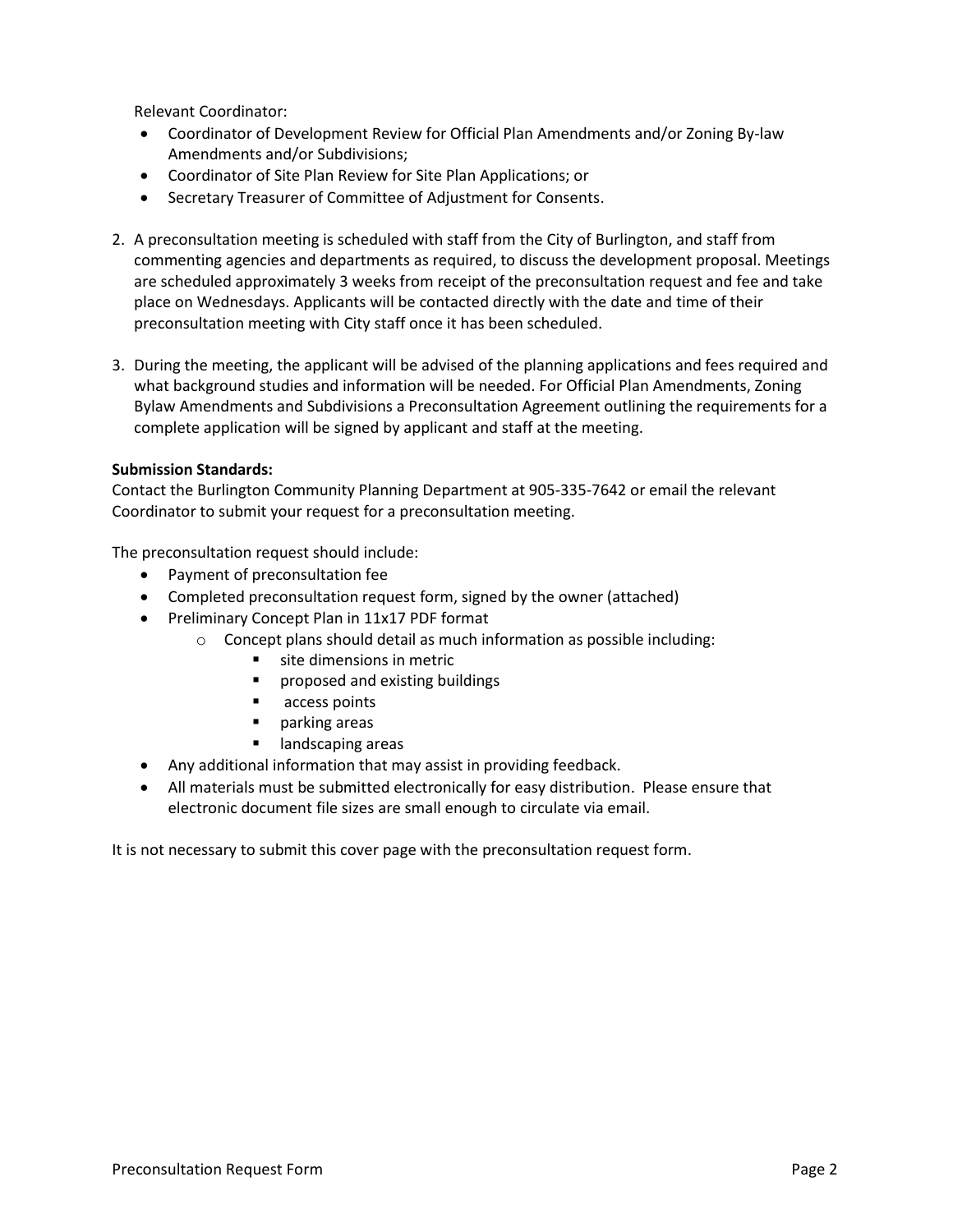

# **PRECONSULTATION MEETING REQUEST FORM**

| Date:                 | Applicant: Name, Address, Phone, Email |
|-----------------------|----------------------------------------|
| <b>Site Address:</b>  |                                        |
| <b>Property Owner</b> |                                        |

### **Site Description:**

- 1. Site Area (ha): \_\_\_\_\_\_\_\_\_\_\_\_\_\_
- 2. Description of Existing Development/Uses on site:
- 3. Is the property listed in Municipal Heritage Register, designated under the Ontario Heritage Act or located adjacent to a designated property? Yes □ No□

| If Yes, please describe: |  |
|--------------------------|--|
|                          |  |
|                          |  |
|                          |  |
|                          |  |
|                          |  |

- 4. Is any part of the property regulated by Conservation Halton? Yes □ No□
- 5. Applicable Secondary Plans / Design Guidelines in effect: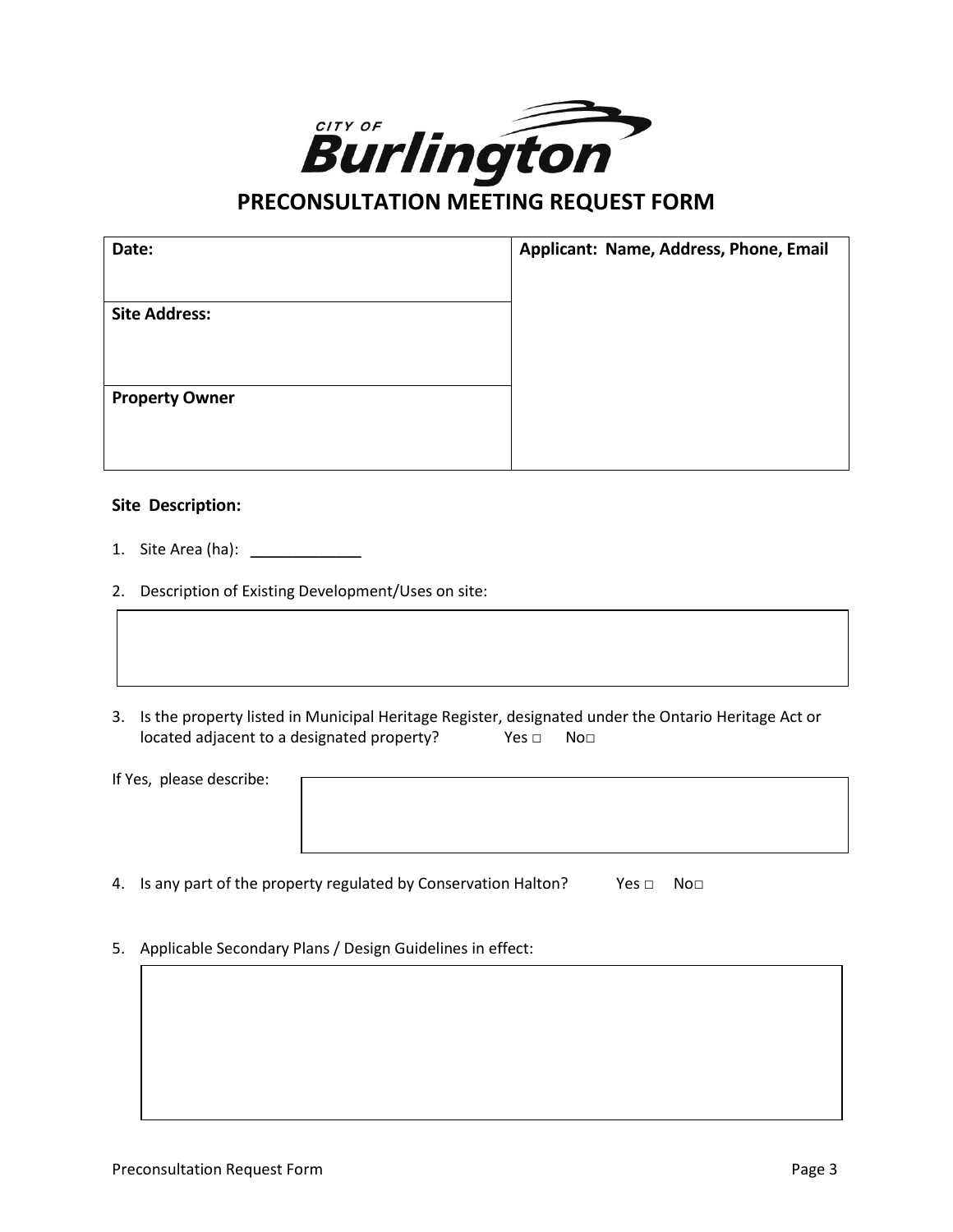### **Development Proposal:**

 $\sqrt{ }$ 

6. Description of proposed development (land use, height, form, massing, density, etc.):

| 7. | <b>Current Official Plan Designation:</b>                                    |
|----|------------------------------------------------------------------------------|
|    | Does the proposal conform to the Official Plan?<br>Yes □ No□                 |
|    | If no, what changes are proposed?                                            |
|    |                                                                              |
|    |                                                                              |
|    |                                                                              |
| 8. | Current Zoning of Property:                                                  |
|    | Does the proposal conform to the existing zoning? Yes $\square$ No $\square$ |
|    | If no, what changes are proposed?                                            |